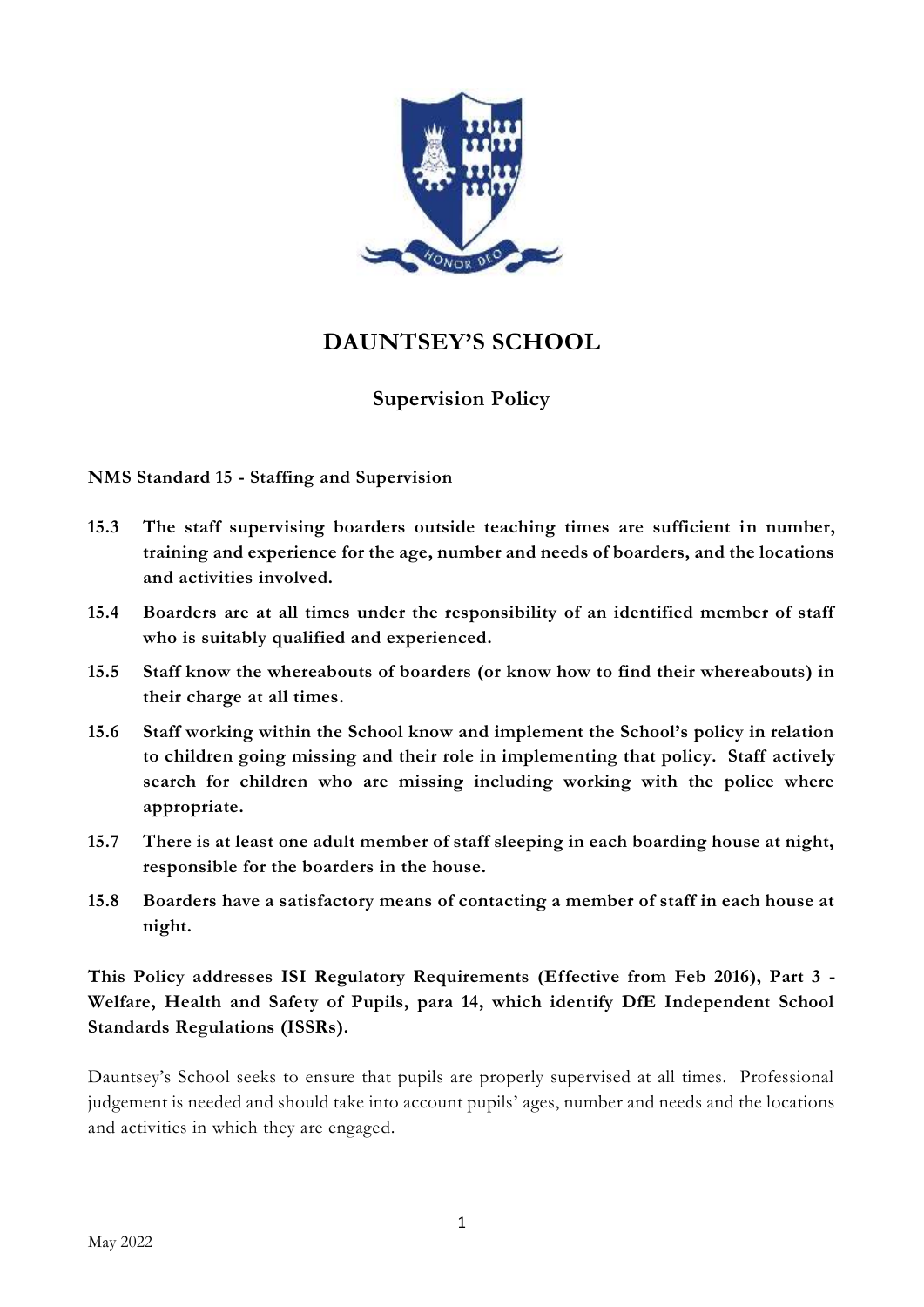# **Registration**

All Houses, boarding and day, are expected to follow School procedures for attendance, registration and roll call. House registration, for both day and boarders, is carried out on a daily basis (Monday to Saturday) at the following times:

- Morning Registration 8.20am (By the Housemaster/mistress or a Tutor).
- Afternoon Midday-2.45pm (All pupils register using fingerprint units located around the campus).

For boarders only, there is also registration as follows:

- Evening registration 5.50pm (By the Housemaster/mistress or a Tutor)
- Bedtime (Dependent upon age)

| House              |                    |                     |
|--------------------|--------------------|---------------------|
| Manor              | <b>Bed Time</b>    | <b>Lights Out</b>   |
| First Form         | 8.30 <sub>pm</sub> | 9.00 <sub>pm</sub>  |
| Second Form        | 8.45 <sub>pm</sub> | $9.15$ pm           |
| Third Form         | 9.00 <sub>pm</sub> | 9.30 <sub>pm</sub>  |
| <b>Main Campus</b> | Time back in House | <b>Bed Time</b>     |
| Fourth Form        | 9.30 <sub>pm</sub> | 10.00 <sub>pm</sub> |
| Fifth Form         | $9.45$ pm          | $10.15$ pm          |
| Lower Sixth        | 10.00pm            | 10.30pm             |
| Upper Sixth        | $10.15$ pm         | $10.45$ pm          |

Main Campus Houses are: Evans, Fitzmaurice, Jeanne and Mercers.

On Sundays the House Staff hold registrations at the following times:

- Morning at 9.50 am (if morning service) or 10.20 am (if no service).
- Evening at 5.50pm (if evening service) or 6.20pm (if no service).

Registration during the week includes Upper School pupils who have a study period for Period 1, when they are expected to work in a designated study venue such as the Library or in the House. Separate arrangements for late arrival on a regular basis on certain days will have been agreed in advance between House Staff and the parents of the pupil involved.

Absences of day pupils should be notified by a parent to Reception by 8.15 am, and a note explaining the reason for an absence must be sent to the School at the end of the absence day or period. Absences that can be foreseen must be notified to the Housemasters/mistresses in advance with the reason.

When a pupil is unaccountably absent the Housemaster/mistress must ascertain the whereabouts of the pupil by following the procedure as set out in the Missing Child Policy.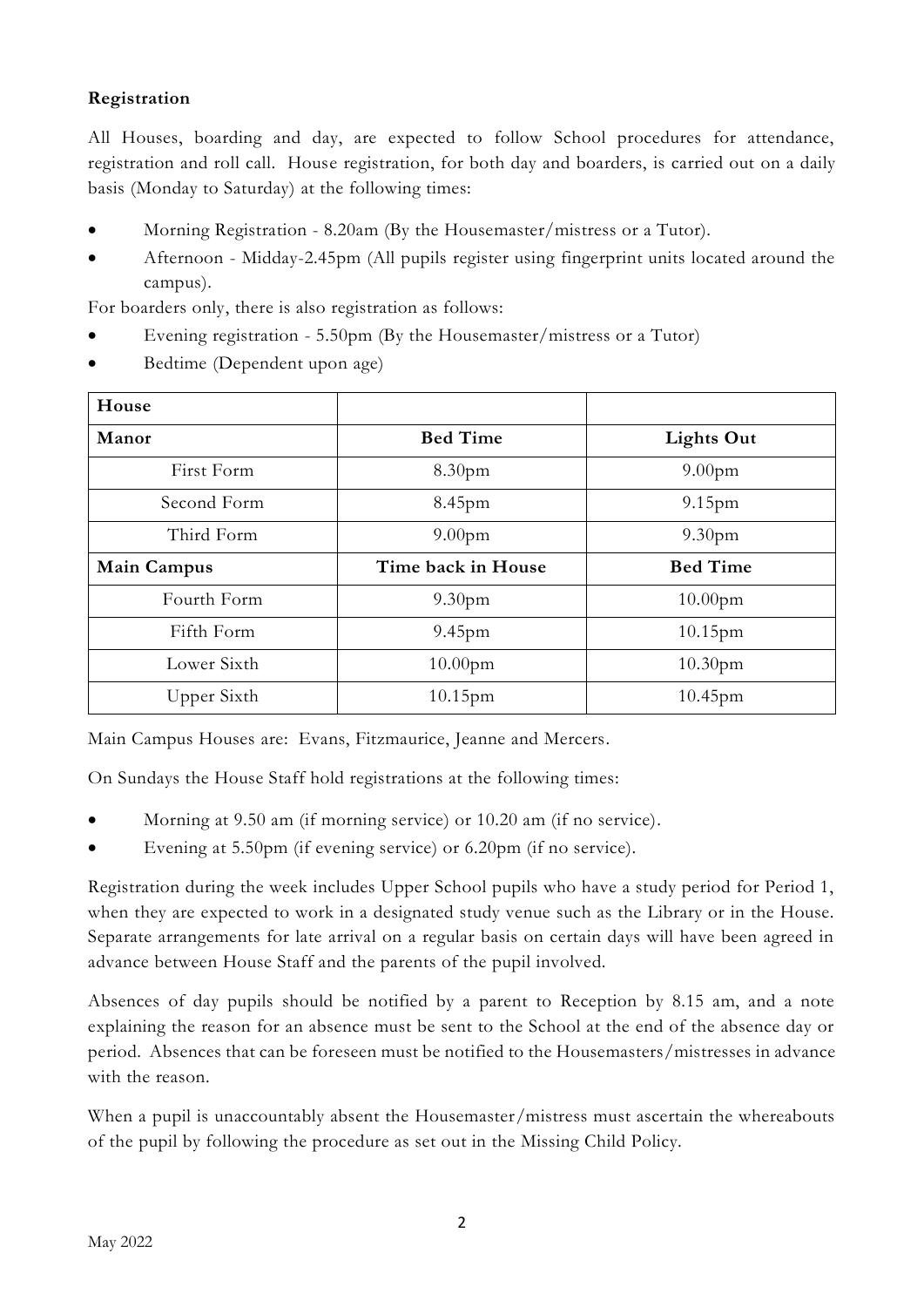# **Absences from Academic Lessons and Afternoon Activities**

Staff are required to register pupils in every lesson using the lists on the School's Information System (ISAMS).

Authorised absences due to academic trips, university interview or Open Days, or for medical reasons or other personal commitments, will be recorded on ISAMS. Lists showing pupils on academic trips are posted on the Common Room noticeboard in advance of the trip and are available to all staff.

All teaching staff are advised to check the ISAMS at the beginning of each day and take note of pupils who will not be in their classes. Any missing pupils who are not on an official list, should be reported as missing to the Registration Administrator and Reception as detailed in the Missing Child Procedures.

# **Supervision during Educational Visits and Sporting Events**

The arrangement for the supervision of pupils during educational visits and trips out of School are described in the Educational Visits Policy.

# **Pupils Sponsored under Tier 4 of the Points Based System**

As a licensed UKVI sponsor under Tier 4 of the Points Based System, the School has an obligation to report certain events/absences of Tier 4 sponsored pupils to UKVI within 10 working days. This is done via the Human Resources Manager.

To comply with current legislation, the School maintains up to date information for the Tier 4 pupils during School holidays; this is provided by parents/guardians through Boardingware.

# **Library Supervision**

During the working day and in the evenings (until 10.00 pm) the librarian(s) are on duty in the Library. A duty member of staff is present for each academic lesson during the day when pupils in the 1st to 5th Form need to be registered and supervised. During the evenings the duty member of staff is contactable by the staff duty mobile.

#### **Medical Supervision**

One or more nurses are on duty 24 hours a day at the Medical Centre during term time. In addition, each of the Boarding and Day Houses has its own First Aid Box in the event of an accident. The Manor is provided with nurse coverage from 7.00 am to 8.15 am and 7.00 pm to 9.00 pm on a daily basis during term time.

Clear instructions are displayed on House Notice Boards indicating where and how pupils should seek assistance in an emergency.

#### **Security**

All security issues are covered in the Site Security and Visitor Access Policy for the campus. A roving security patrol provides security during the silent hours throughout the year.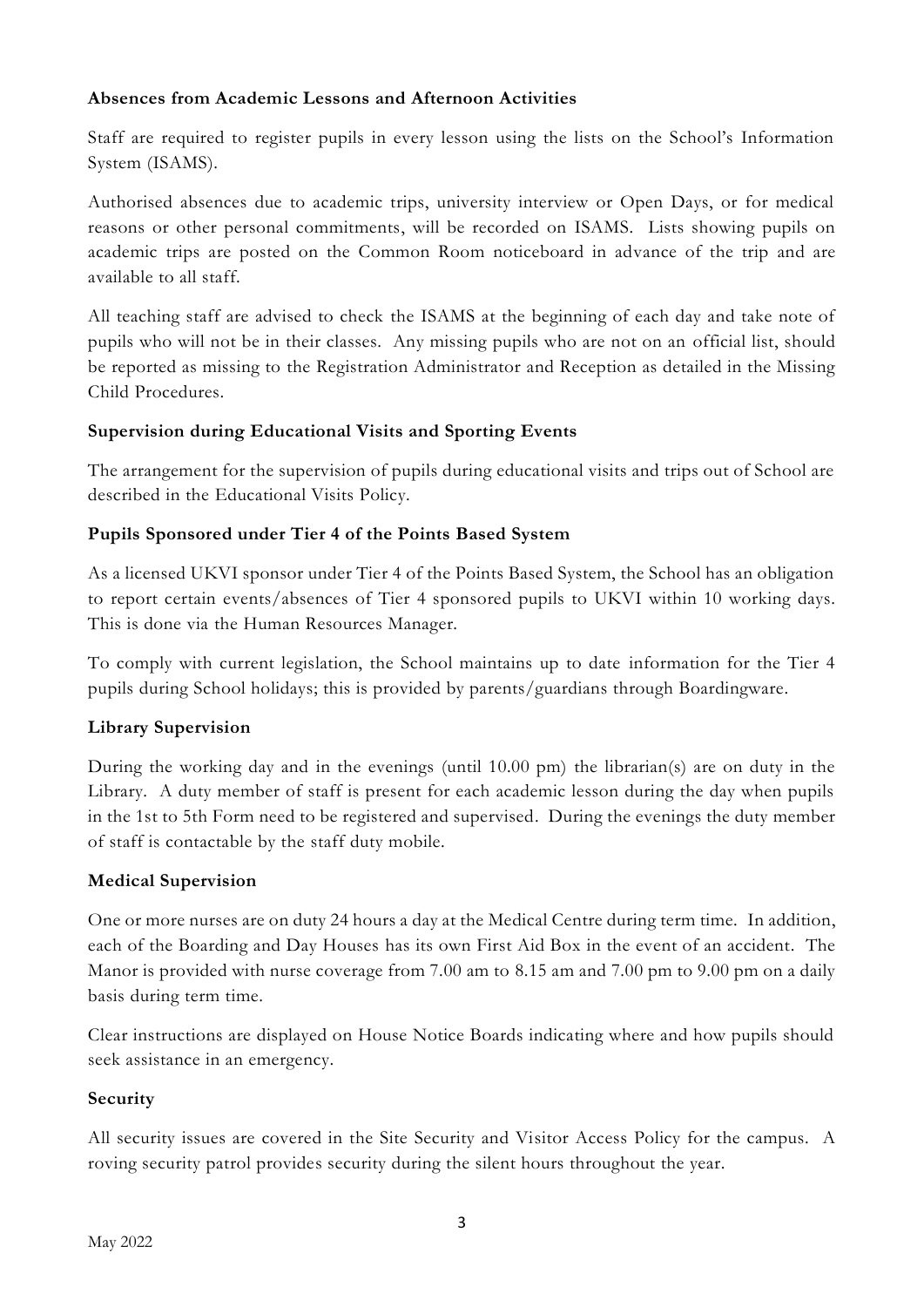#### **Supervision in the Boarding Houses**

Housemasters/mistresses are responsible for ensuring appropriate staff cover in boarding houses and that there is at least one adult present on duty in the House at any time. During the day this may be the Housemaster/mistress, a Resident House Tutor or the Matron. There is always one member of the House staff on duty during the evening and overnight during the period 6.00 pm to 8.00 am the following morning.

There may be occasions where there is no adult physically present in a supervisory capacity in the boarding house. Such occasions will tend to be when the majority of pupils are also not in the boarding house (such as mid-afternoon during games periods). Matrons, or a member of the House staff, are on duty on Saturday afternoons during term time, to ensure that an adult is present in the House in the absence of the Housemaster/mistress or Residential Tutors.

Pupils are always able to seek assistance in an emergency by contacting the Housemaster/ Housemistress by email or phone.

Any overnight absence from the House during term time by residential boarding staff must be agreed in advance by the Housemaster/mistress for residential tutors or the Second Master for the absence of a Housemaster/mistress to ensure that there is adequate supervision in the House in the event of a fire or other emergency.

#### **Supervision of Sports Activities**

All sports activities are supervised either by members of the PE department (lessons), teachers in charge (training sessions), Sports staff (pool, fitness gym) or by Lifeguards when using the Swimming Pool.

Upper School pupils may use the fitness suite without direct adult staff supervision provided that they have received appropriate induction and training, and have permission to do so at specific and designated times. The use of the gym is monitored through CCTV cameras that go through to the Reception desk at the entrance to the Sports Hall.

The Swimming Pool is closed to all pupils unless there is a designated swimming lesson or water activity and there is a lifeguard present in accordance with the Pool Safety Operating Procedures.

The climbing wall is out of bounds to all pupils unless supervised by a qualified climbing instructor.

Paramedics are on the Campus at all sports fixtures in the Autumn and Spring Terms.

All sports fixtures, both home and away, are supervised by a member of staff.

#### **Staff Duty**

There is a team of duty staff who cover day duties each week and a designated member of staff on evening duty each week. Each Boarding House also has a dedicated member of staff to cover the evening and overnight duties specific to that boarding house. A list of duty staff is provided in the 'Glass House' and on notice boards in each of the Houses showing where and how pupils can seek assistance in an emergency.